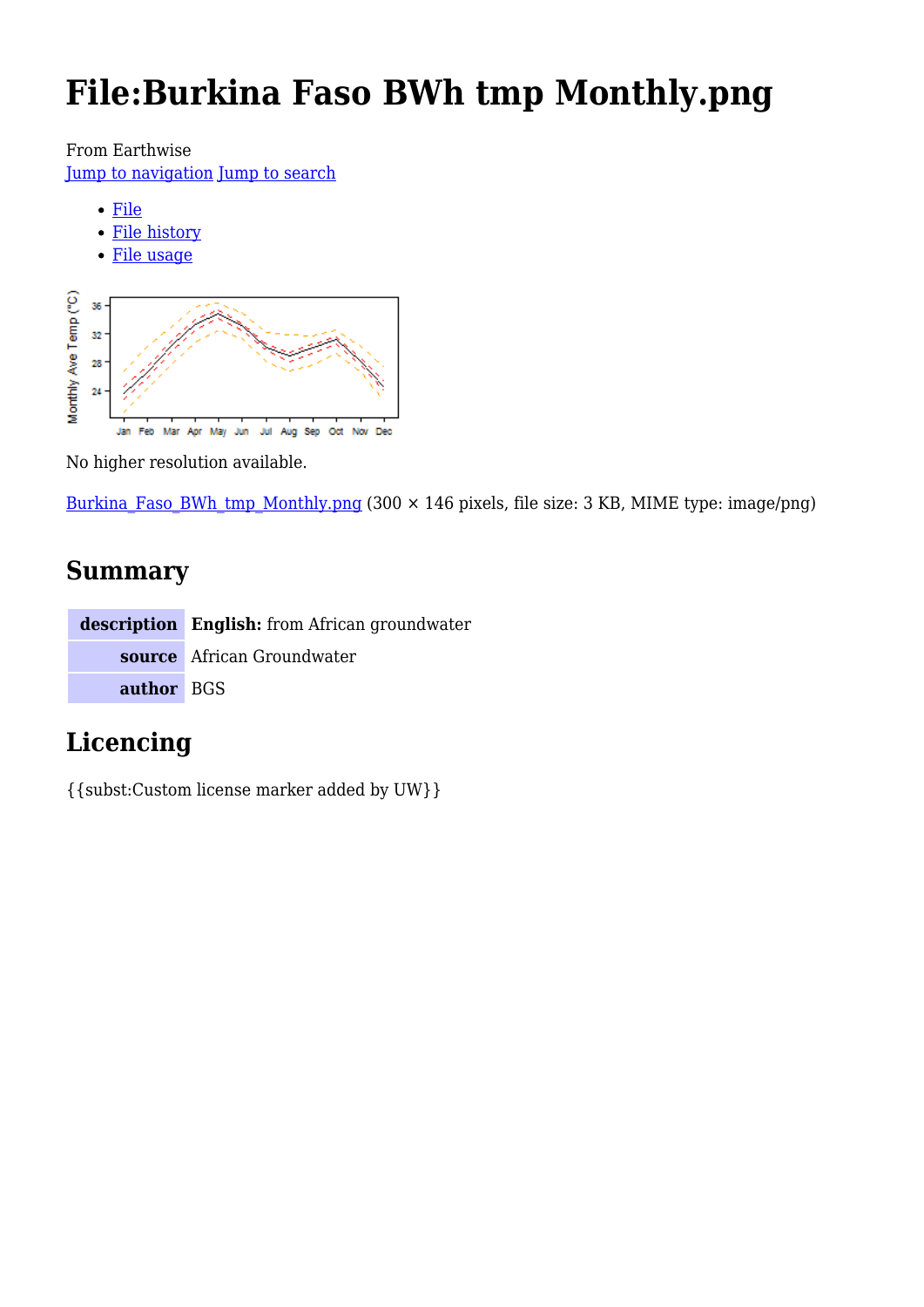Download of 1000 x 1000 pixel images is free for all non-commercial use - all we ask in return is for you to acknowledge BGS when using our images. Click our Terms and Conditions link below for information on acknowledgement text, and to find out about using our images commercially.

#### **Copyright**

The images featured on this site unless otherwise indicated are copyright material of the UK Research and Innovation (UKRI), of which the British Geological Survey is a component body. The British Geological Survey encourages the use of its material in promoting geological and environmental sciences. The images may be reproduced free of charge for any non-commercial use in any format or medium provided they are reproduced accurately and not used in a misleading or derogatory context. Where any images on this site are being republished or copied to others, the source of the material must be identified and the copyright status acknowledged. The permission to reproduce UKRI protected material does not extend to any images on this site which are identified as being the copyright of a third party. Authorisation to reproduce such material must be obtained from the copyright holders concerned.

#### **Non-commercial Use**

Use of the images downloaded from this site and reproduced digitally or otherwise may only be used for non-commercial purposes, which are:-

- Private study or research for a non-commercial purpose
- Education for teaching, preparation and examination purposes

When using the images please credit 'British Geological Survey' and include the catalogue reference ('P Number') of the item to allow others to access the original image or document. Noncommercial users of the images from this site are restricted to downloading no more than 30 images, without seeking further permission from [enquiries@bgs.ac.uk](mailto:enquiries@bgs.ac.uk)

#### **Commercial Use**

For commercial use of these images for which higher resolution images are available, individual permissions and/or licences arrangements should be agreed by contacting [enquiries@bgs.ac.uk](mailto:enquiries@bgs.ac.uk) Commercial use will include publications in books (including educational books), newspapers, journals, magazines, CDs and DVDs, etc, where a cover charge is applied; broadcasts on TV, film and theatre; and display in trade fairs, galleries, etc. If you are in doubt as to whether your intended use is commercial, please contact [enquiries@bgs.ac.uk](mailto:enquiries@bgs.ac.uk)

#### **Warranty**

Use of the images downloaded from this site is at the users own risk. UKRI gives no warranty as to the quality of the images or the medium on which they are provided or their suitability for any use. **Ordnance Survey topography**

Maps and diagrams in Earthwise use topography based on Ordnance Survey mapping. The National Grid and other Ordnance Survey data ©Crown Copyright and database rights 2015. Ordnance Survey Licence No. 100021290 EUL.

# **File history**

Click on a date/time to view the file as it appeared at that time.



You cannot overwrite this file.

# **File usage**

The following page links to this file: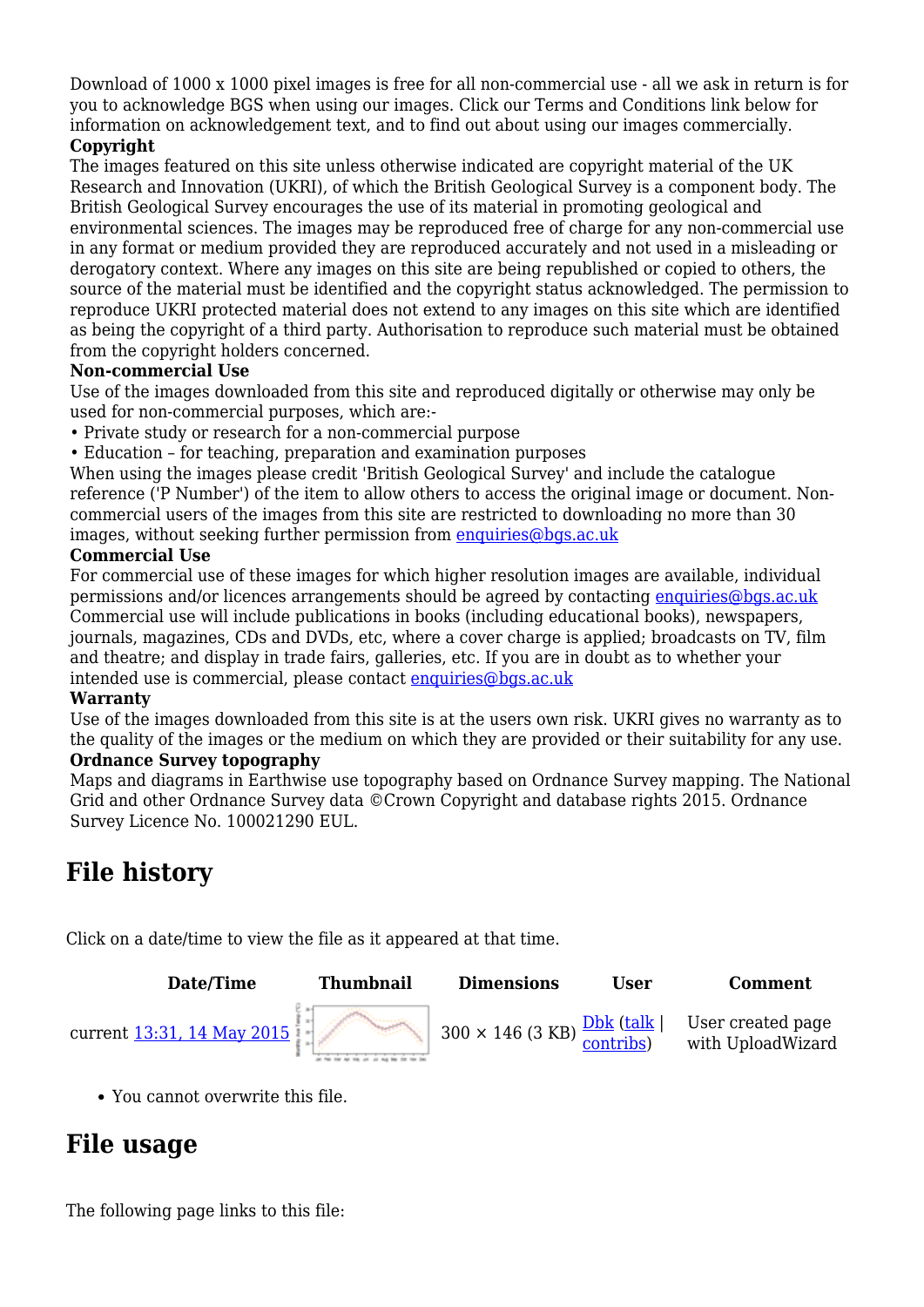[Climate of Burkina Faso](http://earthwise.bgs.ac.uk/index.php/Climate_of_Burkina_Faso)

#### Retrieved from

'[http://earthwise.bgs.ac.uk/index.php?title=File:Burkina\\_Faso\\_BWh\\_tmp\\_Monthly.png&oldid=10368](http://earthwise.bgs.ac.uk/index.php?title=File:Burkina_Faso_BWh_tmp_Monthly.png&oldid=10368)

[Categories:](http://earthwise.bgs.ac.uk/index.php/Special:Categories)

'

- [License tags](http://earthwise.bgs.ac.uk/index.php/Category:License_tags)
- [Uploaded with UploadWizard](http://earthwise.bgs.ac.uk/index.php/Category:Uploaded_with_UploadWizard)

# **Navigation menu**

### **Personal tools**

- Not logged in
- [Talk](http://earthwise.bgs.ac.uk/index.php/Special:MyTalk)
- [Contributions](http://earthwise.bgs.ac.uk/index.php/Special:MyContributions)
- [Log in](http://earthwise.bgs.ac.uk/index.php?title=Special:UserLogin&returnto=File%3ABurkina+Faso+BWh+tmp+Monthly.png&returntoquery=action%3Dmpdf)
- [Request account](http://earthwise.bgs.ac.uk/index.php/Special:RequestAccount)

### **Namespaces**

- [File](http://earthwise.bgs.ac.uk/index.php/File:Burkina_Faso_BWh_tmp_Monthly.png)
- [Discussion](http://earthwise.bgs.ac.uk/index.php?title=File_talk:Burkina_Faso_BWh_tmp_Monthly.png&action=edit&redlink=1)

 $\overline{\phantom{a}}$ 

### **Variants**

### **Views**

- [Read](http://earthwise.bgs.ac.uk/index.php/File:Burkina_Faso_BWh_tmp_Monthly.png)
- [Edit](http://earthwise.bgs.ac.uk/index.php?title=File:Burkina_Faso_BWh_tmp_Monthly.png&action=edit)
- [View history](http://earthwise.bgs.ac.uk/index.php?title=File:Burkina_Faso_BWh_tmp_Monthly.png&action=history)
- [PDF Export](http://earthwise.bgs.ac.uk/index.php?title=File:Burkina_Faso_BWh_tmp_Monthly.png&action=mpdf)

 $\Box$ 

### **More**

### **Search**

Search  $\sqrt{\phantom{a}}$  Go

### **Navigation**

- [Main page](http://earthwise.bgs.ac.uk/index.php/Main_Page)
- [Recent changes](http://earthwise.bgs.ac.uk/index.php/Special:RecentChanges)
- [Random page](http://earthwise.bgs.ac.uk/index.php/Special:Random)